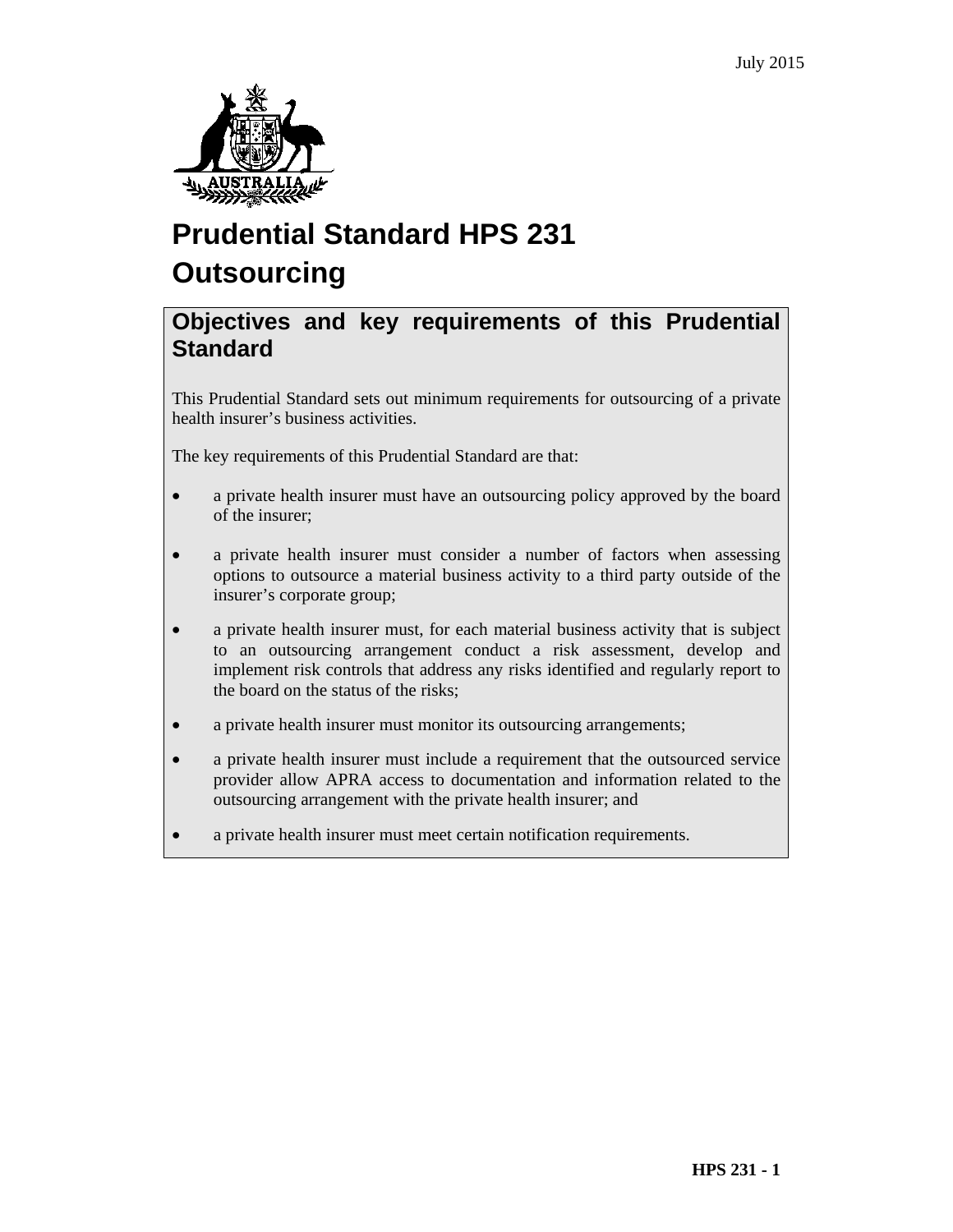# **Authority**

1. This Prudential Standard is made under subsection 92(1) of the *Private Health Insurance (Prudential Supervision) Act 2015* (the Act).

# **Application**

- 2. This Prudential Standard applies to all **private health insurers**<sup>1</sup>, except where expressly noted otherwise.
- 3. All private health insurers have to comply with this Prudential Standard in its entirety, unless otherwise expressly indicated.
- 4. This Prudential Standard takes effect on the day the *Private Health Insurance (Prudential Supervision) Act 2015* commences.

#### **Interpretation**

- 5. Terms that are defined in *Prudential Standard HPS 001 Definitions* appear in bold the first time they are used in this Prudential Standard.
- 6. Where this Prudential Standard provides for APRA to exercise a power or discretion, the power or discretion is to be exercised in writing.
- 7. Unless otherwise indicated, the term **health benefits fund** will be used to refer to a health benefits fund of a private health insurer, as relevant.

### **Outsourcing policy**

- 8. A private health insurer must have an outsourcing policy.
- 9. The private health insurer's outsourcing policy must:
	- (a) be approved by the **board** of the private health insurer; and
	- (b) require the private health insurer, when assessing options to outsource a material activity to a third party outside of the private health insurer's **corporate group**, to do the things mentioned in paragraph 10; and
	- (c) require the private health insurer, when assessing options to outsource a material activity to an entity within the private health insurer's corporate group, to do the things mentioned in paragraph 11.

 $\mathbf{1}$ 

Refer to subsection  $92(1)$  of the Act.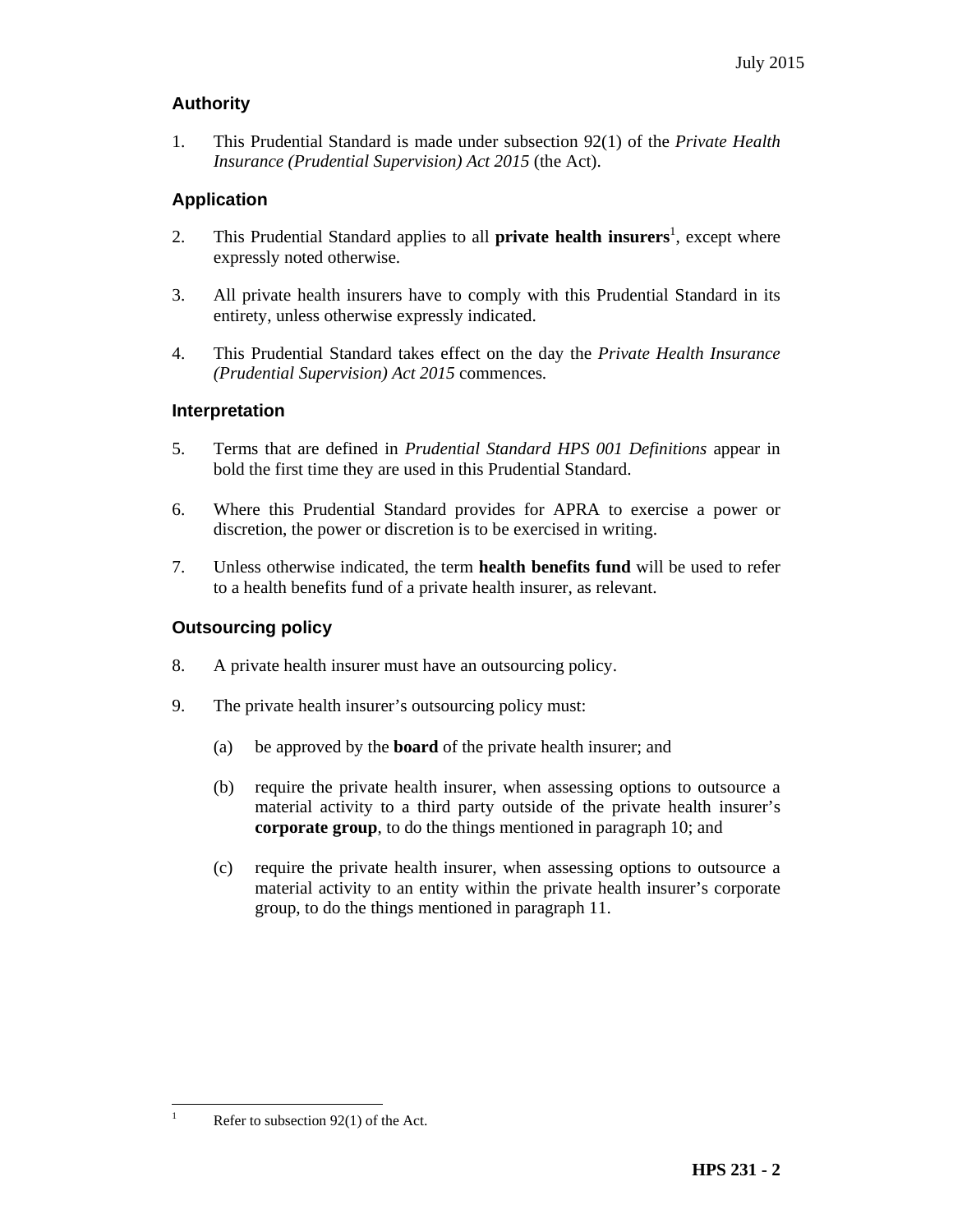- 10. When assessing options to outsource a material business activity to a third party outside of the private health insurer's corporate group, the private health insurer must:
	- (a) prepare a business case, for the purpose of allowing the private health insurer to make an informed decision on the merits of any new, or renegotiated, outsourcing arrangement<sup>2</sup>; and
	- (b) undertake a tender process or other selection process for service providers; and
	- (c) undertake a due diligence review of the chosen provider; and
	- (d) involve the board, relevant board committee or officer of the private health insurer with delegated authority from the board, in the decision; and
	- (e) develop appropriate monitoring and renewal processes, including criteria for service levels; and
	- (f) establish dispute resolution procedures; and
	- (g) develop contingency planning, to address a situation in which the outsourced service provider is unable to continue to provide the service; and
	- (h) ensure that the terms of the outsourcing arrangement are set out, in writing, in a legally binding agreement.
- 11. When assessing options to outsource a material activity to an entity within the private health insurer's corporate group, the private health insurer must consider:
	- (a) the ability of the outsourced service provider to undertake the activity cost effectively and on an ongoing basis; and
	- (b) any changes in the risk profile of the private health insurer that arise from outsourcing the activity within the group and how the changes will be addressed within the private health insurer's existing risk management framework; and
	- (c) the monitoring procedures required to ensure that the outsourced service provider is performing effectively; and
	- (d) how any ineffective or inadequate performance by the outsourced service provider would be addressed.

 $\frac{1}{2}$ 

Outsourcing arrangement is defined in paragraph 12.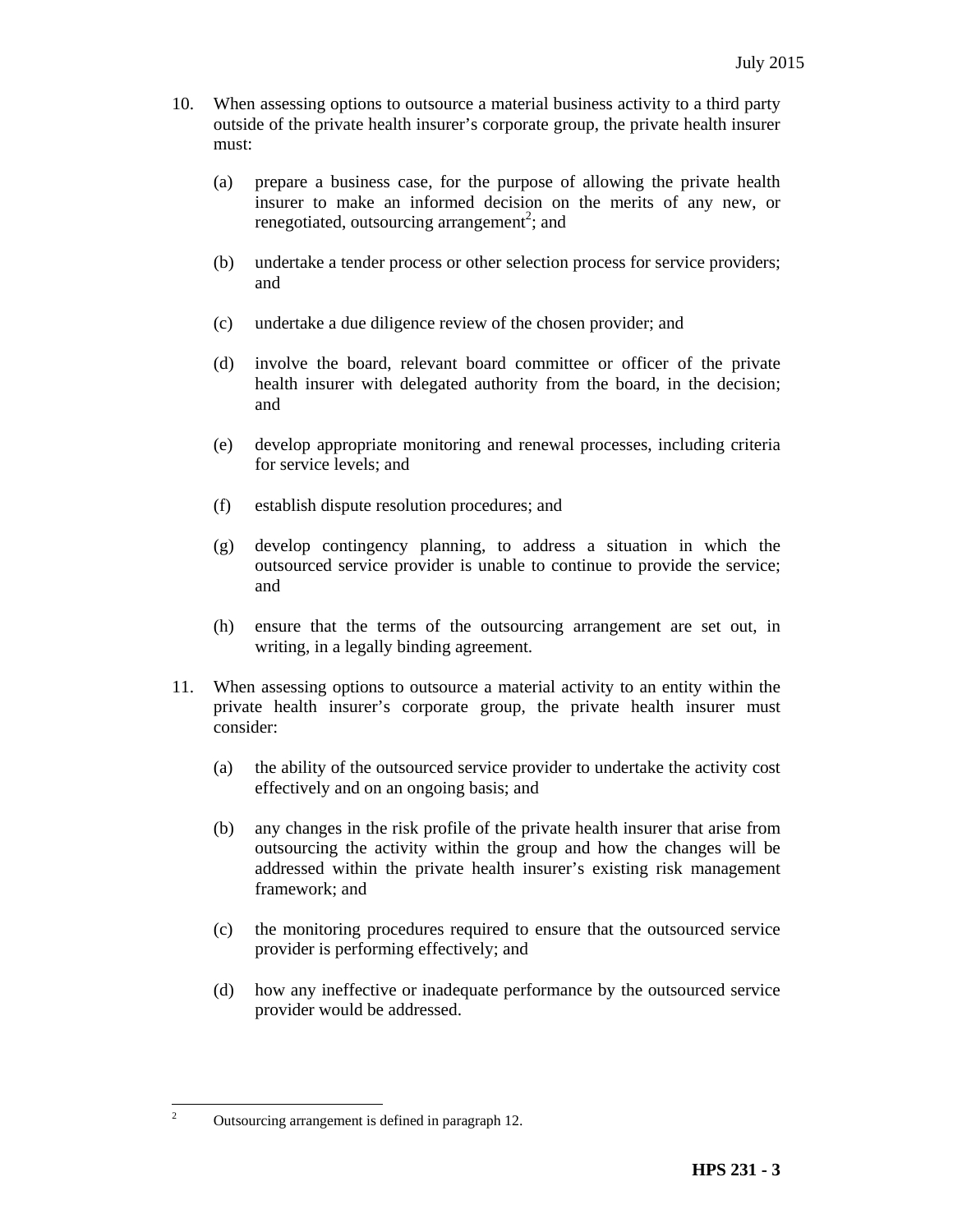#### **Outsourcing arrangement**

- 12. In this Prudential Standard, outsourcing arrangement means an arrangement between a private health insurer and another party (the outsourced service provider), including an entity within the private health insurer's corporate group, under which the outsourced service provider agrees to perform, on a continuing basis, an activity that is:
	- (a) currently undertaken, or could be undertaken, by the private health insurer itself; and
	- (b) a material business activity of the private health insurer.
- 13. For the meaning of outsourcing arrangement, an activity is a material business activity if the activity has the potential, if disrupted, to have a significant impact on the private health insurer's business operations or the private health insurer's ability to manage risks effectively.
- 14. For paragraph 13, the following factors must be considered in determining if an activity is a material business activity:
	- (a) the financial, operational, regulatory or reputational impact of a failure of the outsourced service provider to perform the activity;
	- (b) the cost of the outsourcing arrangement as a share of management expenses;
	- (c) the difficulty, including the time taken, in finding an alternative outsourced service provider or bringing the business activity in house; and
	- (d) potential losses to the private health insurer's policy holders and other affected parties in the event of the failure of the outsourced service provider to perform the activity.
- 15. Examples of activities that are material business activities include the following:
	- (a) an outsourcing arrangement under which an outsourced service provider agrees to provide to the private health insurer a management function or significant human resource function of the private health insurer;
	- (b) a benefit claims processing service;
	- (c) a service relating to the negotiation of contracts for hospital treatment and general treatment; and
	- (d) an internal audit function.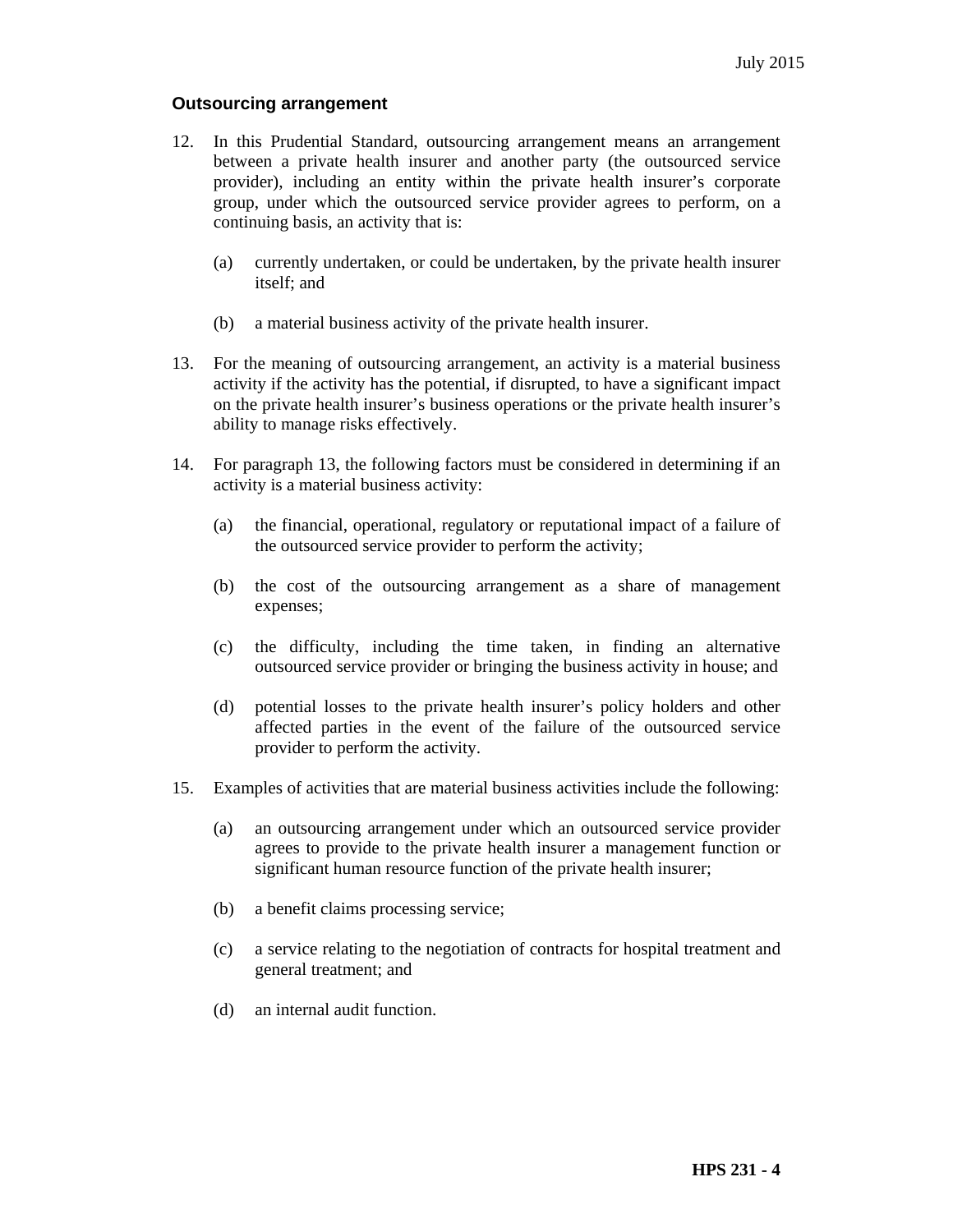### **Risk management**

- 16. A private health insurer must, for each material business activity that is subject to an outsourcing arrangement:
	- (a) conduct a risk assessment; and
	- (b) develop and implement risk controls that address any risks identified in the risk assessment; and
	- (c) regularly report to the board on the status of the risks that have been identified and the effectiveness of the risk controls that have been developed and implemented.
- 17. The private health insurer must establish procedures to ensure that all of the insurer's business units are aware of, and comply with:
	- (a) the outsourcing policy mentioned in paragraph 8 to 11 inclusive; and
	- (b) any risk controls that are developed and implemented as a result of a risk assessment mentioned in paragraph 16.

#### **Monitoring arrangements**

- 18. A private health insurer must monitor its outsourcing arrangements.
- 19. The monitoring must include:
	- (a) regular contact with the outsourced service provider, under the outsourcing arrangement; and
	- (b) monitoring of the outsourced service provider's performance against agreed service levels, set out in the outsourcing arrangement.

#### **APRA access to information held by outsourced service providers**

- 20. An outsourcing arrangement must include a requirement that the outsourced service provider allow APRA access to documentation and information related to the outsourcing arrangement with the private health insurer. It must also include a requirement allowing APRA to access the premises of the outsourced service provider in relation to the outsourcing arrangement if APRA considers this necessary in its role as prudential supervisor.
- 21. APRA may request an outsourced service provider to allow APRA access to any documentation and information, or premises of the service provider, related to the outsourcing arrangement with the private health insurer.
- 22. APRA must not request information from an outsourced service provider under paragraph 21 unless:
	- (a) APRA has first made the same request of the private health insurer; and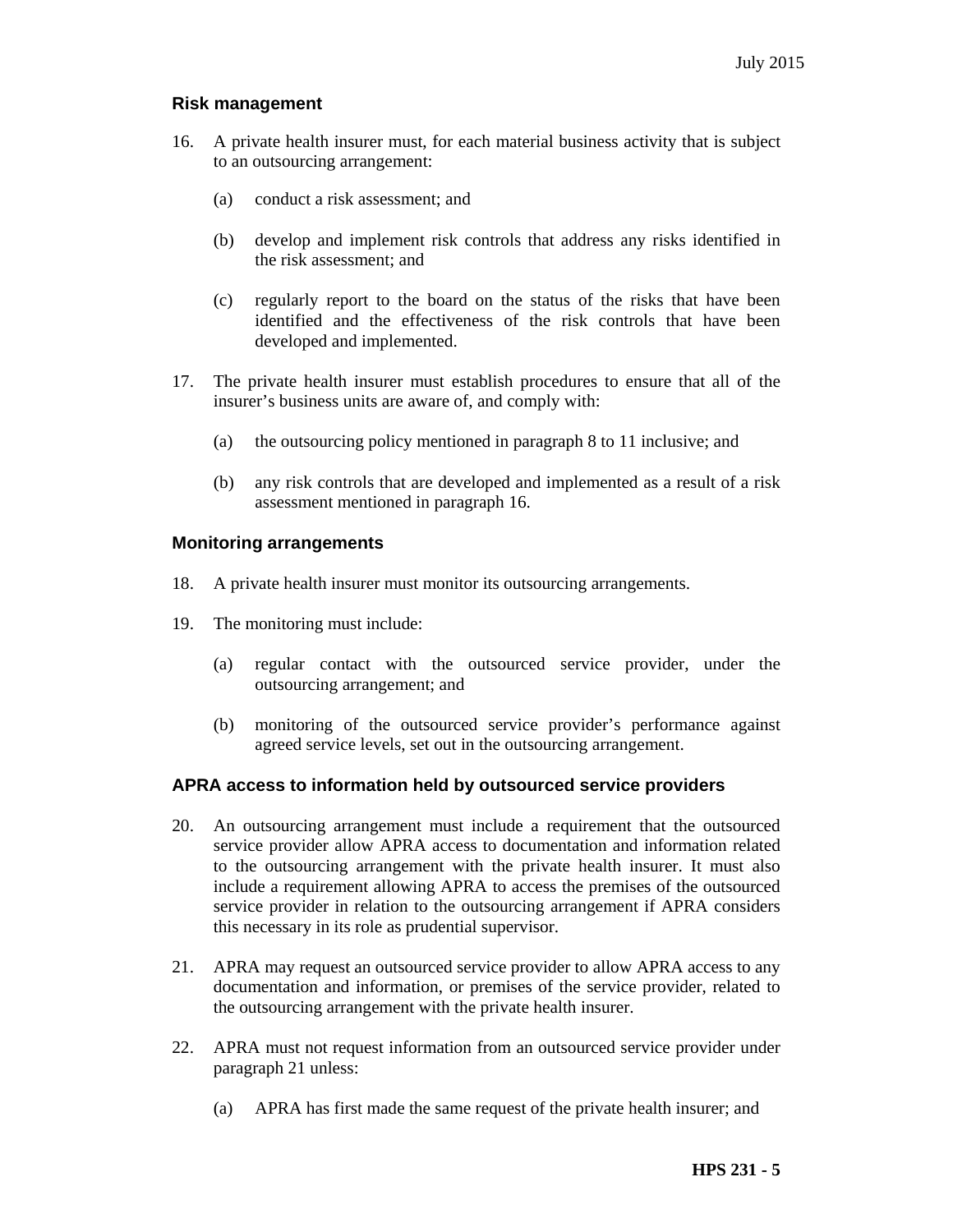- (b) the private health insurer has not provided the information that APRA requires.
- 23. The private health insurer must take all reasonable steps to ensure that an outsourced service provider does not disclose to any other person that APRA has sought access to the service provider's information or premises, except to the extent necessary to conduct business with a private health insurer that is an existing client of the service provider.

#### **Offshore outsourcing**

- 24. A private health insurer must, before entering into an outsourcing arrangement to be performed outside of Australia:
	- (a) notify APRA, in writing, of the proposed outsourcing arrangement; and
	- (b) provide APRA with the risk assessment and risk controls developed under paragraphs 16 and 17.
- 25. If APRA is not satisfied that the risk management for a proposed outsourcing arrangement mentioned in paragraph 24 is adequate, APRA may require the private health insurer to make other arrangements for the performance of the activity that is the subject of the proposed outsourcing arrangement.

#### **Disclosure requirements**

- 26. A private health insurer must, within 28 days, notify APRA, in writing, if the private health insurer enters into an outsourcing arrangement.
- 27. If an outsourcing arrangement is terminated, the private health insurer must, within 28 days of the outsourcing arrangement being terminated:
	- (a) notify APRA, in writing, that the outsourcing arrangement has been terminated; and
	- (b) give APRA, in writing, details about the transition arrangements and future strategies for carrying out the activity that was the subject of the outsourcing arrangement.
- 28. If the termination of an outsourcing arrangement may result in a significant or unexpected disruption to a material business activity, the obligations of the private health insurer under paragraph 27 are in addition to any notification requirement under *Prudential Standard HPS 350 Disclosure to APRA*.

#### **Adjustments and exclusions**

29. APRA may, by notice in writing to a private health insurer, adjust or exclude a specific requirement in this Prudential Standard in relation to that private health insurer.